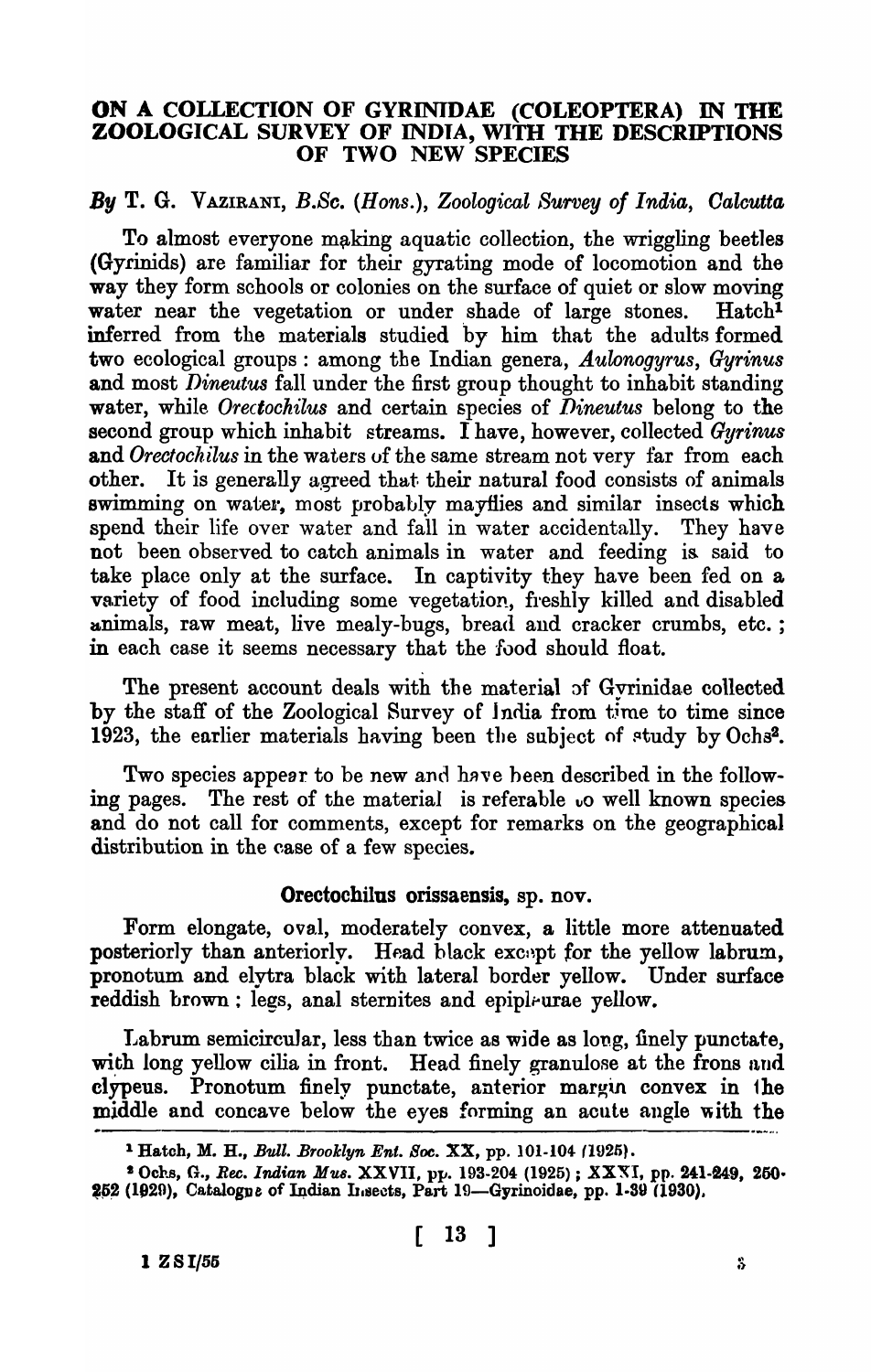lateral margin Pubescent margin on the pronotum not so broad posteriorly, dilated anteriorly, extending upto the middle of the eye, inner margin of the pubescent area concave. Scutellum small and triangular. Elytra (text-fig. Id) convex, slightly obliquely truncate apically, sutural angle almost a right angle, apical angle sub-obtuse, not rounded, pointed. Pubescent area on the elytra narrow anteriorly, suddenly dilating into a lobe directed upwards and inwards at about a point one-third from the posterior end of the elytron, inner pubescent margin beyond the lobe deeply concave, touching the suture at the apex. Anterior tibia of male sub-parallel, narrowing posteriorly, anter:or tarsus dilated almost as broad as the tibia but shorter than the latter.

Aedeagus (text-fig. Ic) a little longer than three-fourths of the length of the parameres, broad at base, narrowing towards the apex, a little constricted sub-apically.

Size.--Male, length  $4.5$  mm., width  $2.2$  mm.; Female, length  $4.6$  $mm.$ . width  $2.2$  mm.

*Type-specimens.-Holotype,* No. *9657/H4,* India: Chahala nulla, Simlipal Hills, Mayurbhanj dist., Orissa, 8. 11. 1951 *(B. Biswas.* Coll.). Allotype, No. 9658/H4, same particulars as holotype.

*Paratypes,* 19 exs. No.  $5659/H4$  to  $9677/H4$ . Same particulars as holotype.

*Remarks.-This* species closely resembles O. *andamanarum* in general appearance, size and the character of the bright yellow labrum. Both the species are characterised by having one lobe of the elytral pubescence, which is small and rounded in O. *andamanarum*, while it is rather elongate, directed upwards and inwards in the present species. Posterior to the lobe, the inner margin of the elytral pubescence is comparatively more concave in the present species than in  $\overline{O}$ , andamanarum.

## Orechtochilus ribeiroi, sp. nov.

Form oblong, elongate, moderately convex. Head and pronotum hlack. Elytra dark brown. Undersurface dark brown, epipleurae, legs and anal sternites reddish brown.

Labrum semielliptical, coarsely punctate and with long yellow cilia in front. Head finely granulose at the frons and clypeus. Pronotum. finely punctate, anterior margin minutely convex in the middle, concave below the eyes forming an acute angle with the yellow lateral margin. Pubescent margin broad posteriorly, slightly dilated anteriorly, reaching about the middle of the eye. Scutellum small and triangular. Elytra (text fig. le) convex, slightly obliquely truncate posteriorly, outer apical angle prominent and pointed; sutural angle minutely pointed. Pubescent margin on the elvtra sufficiently broad, almost uniformly wide in the anterian-third; inner margin undulately dilating, bilobed and meeting the suture at the posterior quarter; anterior lobe convex beyond which the inner pubescent margin is slightly obliquely directed backwards to the suture; posterior lobe much smaller than the anterior one  $($ rounded in the male and angular in the female), situated a little anterior to the posterior one-third. Male anterior tibia sub-parallel, broadened anteriorly, anterior tarsus dilated.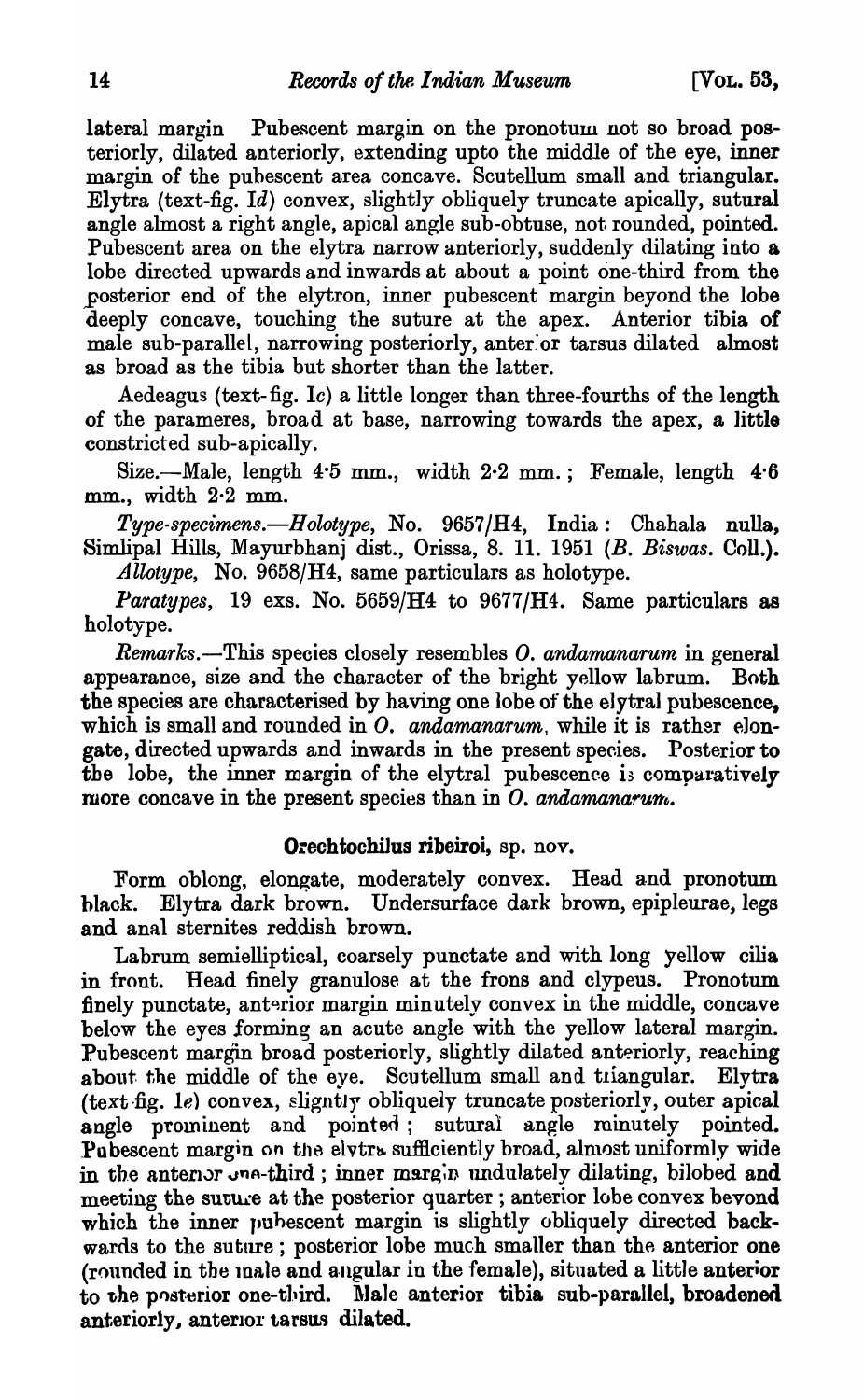Aedeagus (text-fig. 1a) constricted in the middle one-third, narrowing towards the apex and rounded at the tip equal to four-fifth the length of the parameres.

Size.-Male, length  $6.0$  mm., width  $7.5$  mm. Female, length  $6.8$ mm. width  $2.8$  mm,.

*Type-specimens.-Holotype,* No. *9678JH.* India: Brahmani nver, :aengal, 7-8. III.. 1931 (S. *Ribeiro* ColI.).



TEXT-FIG. 1.-a. Male genitalia of *Orectochilus ribeiroi*, sp. nov.; *b.* Male genitalia of O. haemorhous Reg. ; c. Male genitalia of O. orissaensis, sp. nov. ; & Elytron of Orertochilus *ori88aeMs,* sp. nov. ; e. Elytron of *o. ribeiroi,* sp. nov ..

(Dotted portion on elytron indicates pubescent area).

*Allotype,-No.* 9679/H4. Same particulars as holotype,

*Paratypes,*-10 exs. No  $9680/H4$  to  $9689/H4$ . Same particulars as holotype.

*Remarks.*—This species closely resembles *O. ritsemai* in shape and size but can be easily distinguished from it by its characteristic elytral pubescence. There is also a marked difference in the andeagus of the two species; in the case of *O. ritsemai* the aedeagus (text fig. 1b) is almost uniformly wide, not constricted in the middle as in the present species.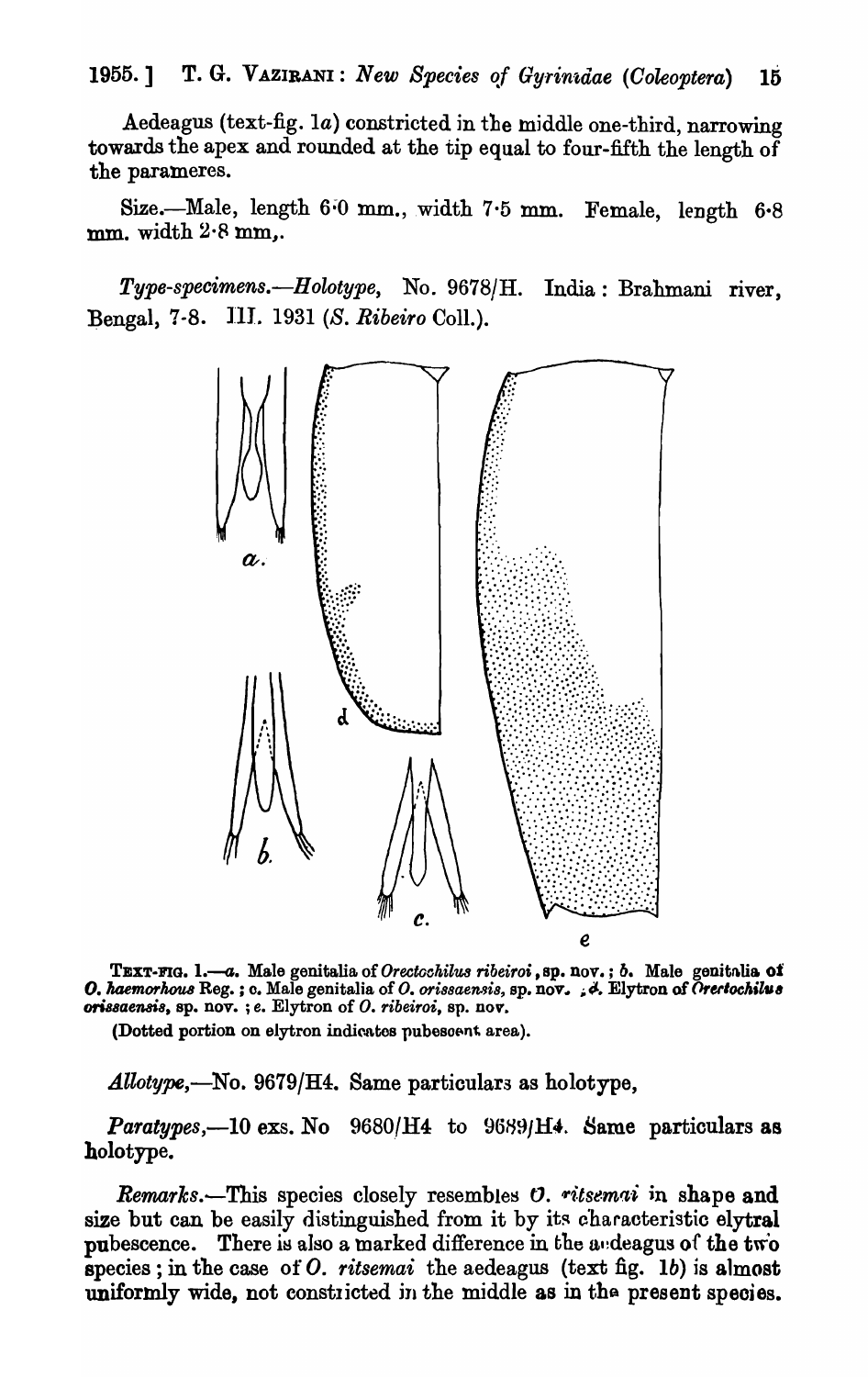### LIST OF SPECIES WITH LOCALITIES

### Name of the species

#### **Localities**

Tribe ENHYDRINI

1. Dineutus spinosus (Fabr.)

2. D. unidentatus Aube.

- BIHAR : Morel river, near Burhait, Santal Parganas, 26. II. 1938 (H. S. Rao & H. A. Hafiz). BENGAL: Teesta river, Darjeeling Dist.,-X. 1931
- $(S. L. Hora).$ BIHAR: Kusma, Santal Parganas, 28. II. 1938, (H. S. Rao & H. A. Hafiz); sta. 12, Dist. Hazaribagh, 30. X. 1928, (*M. Sharif*);<br>BENGAL: Calcutta, 25. VII. 1950 (*T. G. Vazirani*);
- **EASTERN** GHATS: sta.  $54$ , Cuddapah Dist., 29. VII. 1929, (H. S. Pruthi); Yercaud, 4600 ft., Shevaroy hills, 2-15. VI. 1929 (H. S. Pruthi);<br>SIND: sta. 9, Hat river Karachi, 19. XII. 1927,
- (B. Prasad & B., N. Chopra).
- Remarks on distribution. It is a widely distributed species and has been recorded from India, Ceylon, Burma, Malaya Peninsula, Java, Tonkin, East<br>Indies, Annam and China. Ochs (1930), considers Karachi as doubtful within the range of its distribution, the present specimens mentioned above confirm the occurrence of the species in Sind.
- BENGAL: Kalimpong, Darjeeling Dist. 29. 1. 1931.  $(S. L. Hora).$
- BIHAR: Morel river, Santal Parganas, 23. X1.<br>1938, (H. S. Rao & H. A. Hafiz); Gurmani river,<br>Santal Parganas, 29. 1. 1931, (H. S. Rao & H. A<br>Hafiz); Parasnath hills and Ranchi Survey,--IV. 1948, (Sinha & Nath); ORISSA : sta 5, Mayurbhanj<br>Dist., Simlipal hills, 11. II. 1951, (B. Biswas);<br>PUNJAB : sta. 3, Simla Hills, 23. VI. 1923 (S.L. Hora); RAJASTHAN: Rajputana Survey,- III. 1948  $(K. S. Pradhan)$ ; BOMBAY : sta. 2, Gokak, Belgaum Dist.,  $-$  XI. 1928, (B. Prasad & H. S. Kao);
- EASTERN GHATS: 6-15. VI. 1929, (H. S. Pruthi);<br>sta. 15, Palkonda hills, 20-26. VIII. 1929, (H. S. Pruthi); sta. 16, 4600 ft., Shevaroy hills, 12. VI. 1929, (H S. Pruthi).
- PUNJAB: Kangra Valley, 2. VI. 1946, (S. L. Hora). EASTERN GHATS: 15. VI. 1929, (H. S. Pruthi).
	- EASTERN GHATS: 3-5. VIII. 1929, (H. S. Pruthi); sta. 30, Chitteri, Salem Dist., 20 - 22. VI. 1929, (H. S. Pruthi); sta. 63, Palkonda hills, 3. VIII. 1929 (H. S. Pruthi); ORISSA: sta. 5, Simlipal hills,<br>Mayurbhanj Dist., II. II. 1951, (B. Biswas).<br>BIHAR: Chotnagpur, Ranchi, Hesal, 19. III. 1951,  $(A.P. Kapur).$

### Tribe ORECTOCHILINI

- **T.** Orectochilus semivestitus Guerin.
- 8. O. oblongiusculus oblongiusculus Reg.
- 
- 10. O. limbatus Reg.
- **EASTERN GHATS: 6-15. VI. 1929, (H. S. Pruthi)**
- BENGAL: Teesta Valley, Darjeeling Dist., 14. VI.<br>1934, (S. L. Hora); PUNJAB: Kangra valley, 5300 ft. 2. VI. 1936, (S. L. Hora).
- 9. O. oblongiusculus parkeri Ochs PUNJAB: sta. 4, Simla hills, 26. VI. 1923, (S. L. Horu).
	- BIHAR: Jounesion river, Ranchi Dist., -. X. 1938,<br>(*M. Sharif*); Gurmani river, Santal Parganas,<br>1938, (*H. S. Rao & H. A. Hafiz*); Morel river, Santal Parganas, 1938, (H. S. Rao & H. A. Hafiz); U. P.: Rihand river, Mirzapur, -. IV. 1947, ( $\overline{H}$ . 4. Hafiz).

3. D. indicus Aube

- Tride GYRINLNI
- 4 Paragyrinus arrowi (Reg.).
- $5.$  Aulonogyrus obliquus (Walk.)
- 6. Gyrinus convexiusculus Mac.